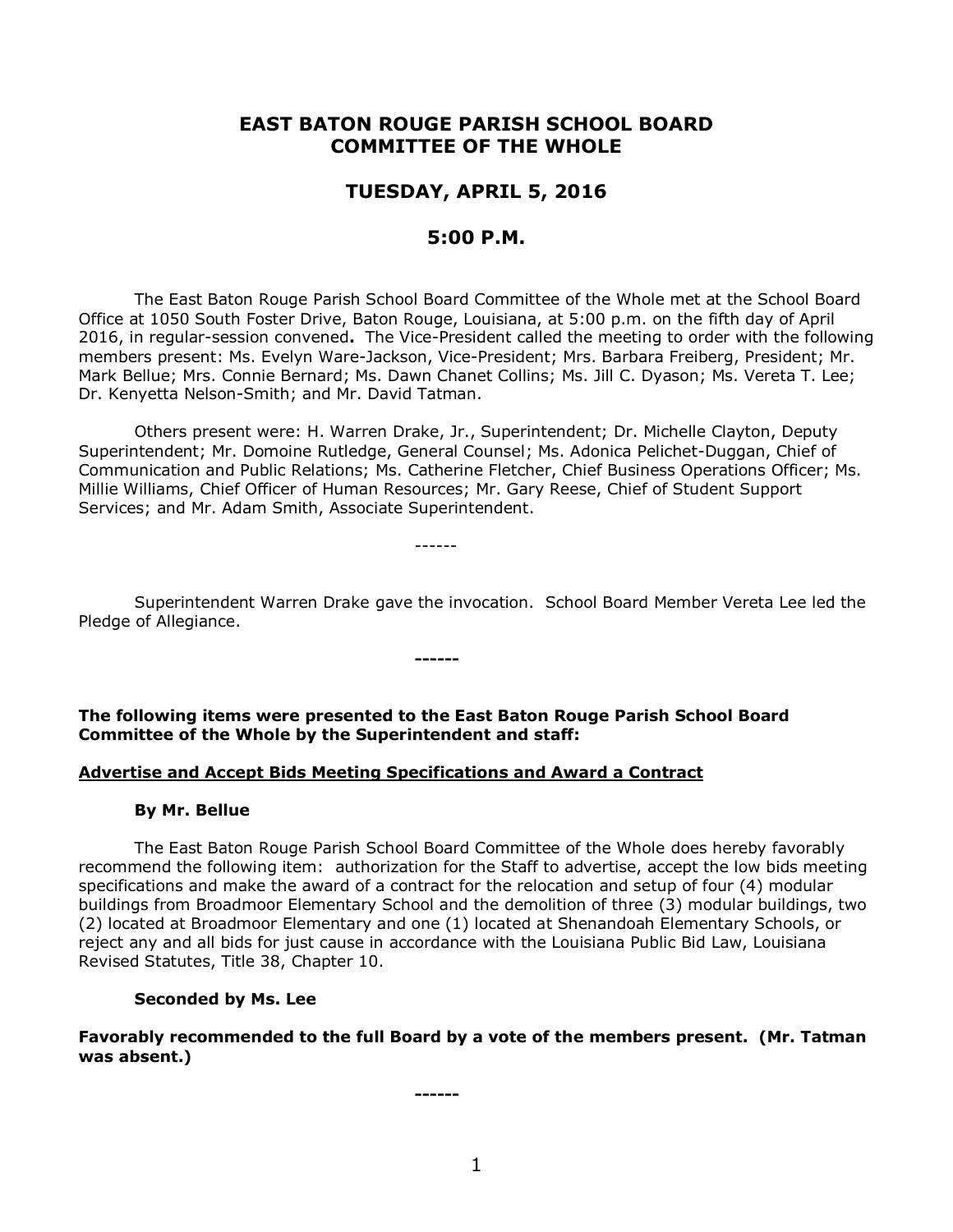## **Revised 2015-2016 General Fund Budget**

## **By President Freiberg**

The East Baton Rouge Parish School Board Committee of the Whole does hereby favorably recommend the following item: approval of the Revised 2015-2016 General Fund Budget for the East Baton Rouge Parish School System.

## **Seconded by Dr. Nelson-Smith**

**Favorably recommended to the full Board by a vote of the members present. (Mr. Tatman was absent.)**

**------**

## **Renewal Option of a Contract**

## **By Mrs. Bernard**

The East Baton Rouge Parish School Board Committee of the Whole does hereby favorably recommend the following item: approval to exercise the renewal option of a contract for External Auditing Services performed with Postlethwaite & Netterville for the fiscal years ending June 30, 2016 and 2017.

## **Seconded by President Freiberg**

**Favorably recommended to the full Board by a vote of the members present. (Mr. Tatman was absent.)**

**------**

#### **Budget**

#### **By Mr. Bellue**

The East Baton Rouge Parish School Board Committee of the Whole does hereby favorably recommend the following item: approval of the Adult Education Parish Prison Budget in the amount of \$134,110, effective January 1, 2016, through December 31, 2016.

#### **Seconded by Ms. Lee**

**Favorably recommended to the full Board by a vote of the members present. (Mr. Tatman was absent.)**

**------**

**Settlement**

**By President Freiberg**